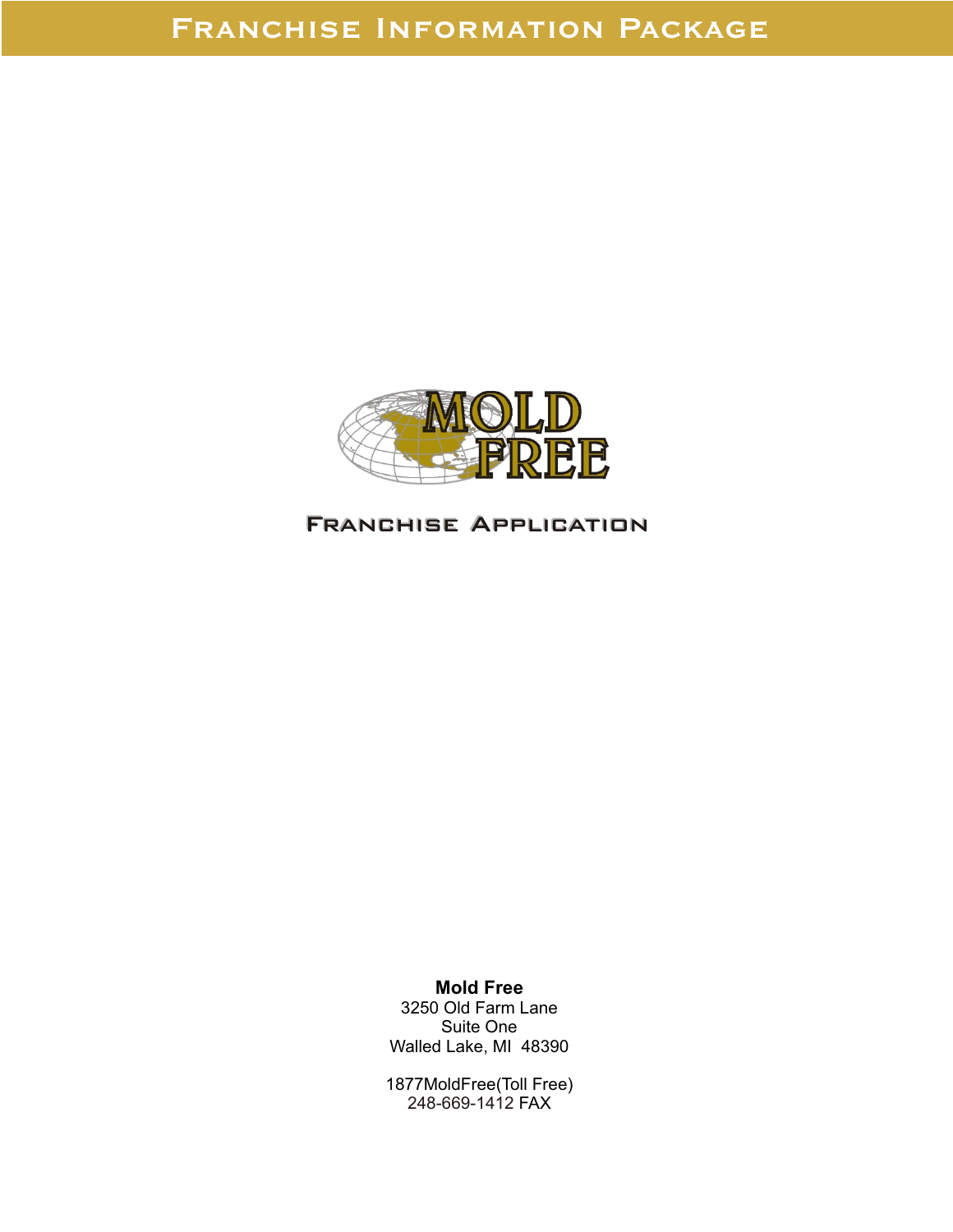

## Franchise Application

| <b>Ownership of Franchise</b>                                                                      |                                                            |              |                   |         |
|----------------------------------------------------------------------------------------------------|------------------------------------------------------------|--------------|-------------------|---------|
| Name<br>Social Security #                                                                          |                                                            | Date         |                   |         |
| <b>Street Address</b>                                                                              | City                                                       | <b>State</b> | Zipcode           |         |
| Applying as:<br>Corporation<br><b>Limited Liability Company</b>                                    |                                                            |              |                   |         |
| Partnership                                                                                        |                                                            |              |                   |         |
| Partnership<br>Name of Owners                                                                      |                                                            |              |                   |         |
| In which area do wish to open your MOLD FREE franchise?                                            |                                                            |              | County/City/State |         |
| <b>Education</b>                                                                                   | <b>Owner Profile</b><br>(use separate sheets if necessary) |              |                   |         |
| Degrees Earned:                                                                                    |                                                            |              |                   |         |
| Achievement/Awards                                                                                 |                                                            |              |                   |         |
| Relevant Experience in Environmental Sector<br><b>Current Employment</b> (current resume required) |                                                            |              |                   |         |
| <b>Company Name</b>                                                                                |                                                            |              |                   |         |
| Address<br><b>Street</b>                                                                           |                                                            | City         | <b>STATE</b>      | Zipcode |
| <b>Business Experience</b>                                                                         |                                                            |              |                   |         |
| Have you ever owned your own business?                                                             |                                                            | Yes          | No                |         |
| Have you ever owned a percentage of a business?                                                    |                                                            | Yes          | No                |         |
| If yes to the above, do you still have this ownership?                                             |                                                            | Yes          | <b>No</b>         |         |
| If yes, name and business address                                                                  |                                                            |              |                   |         |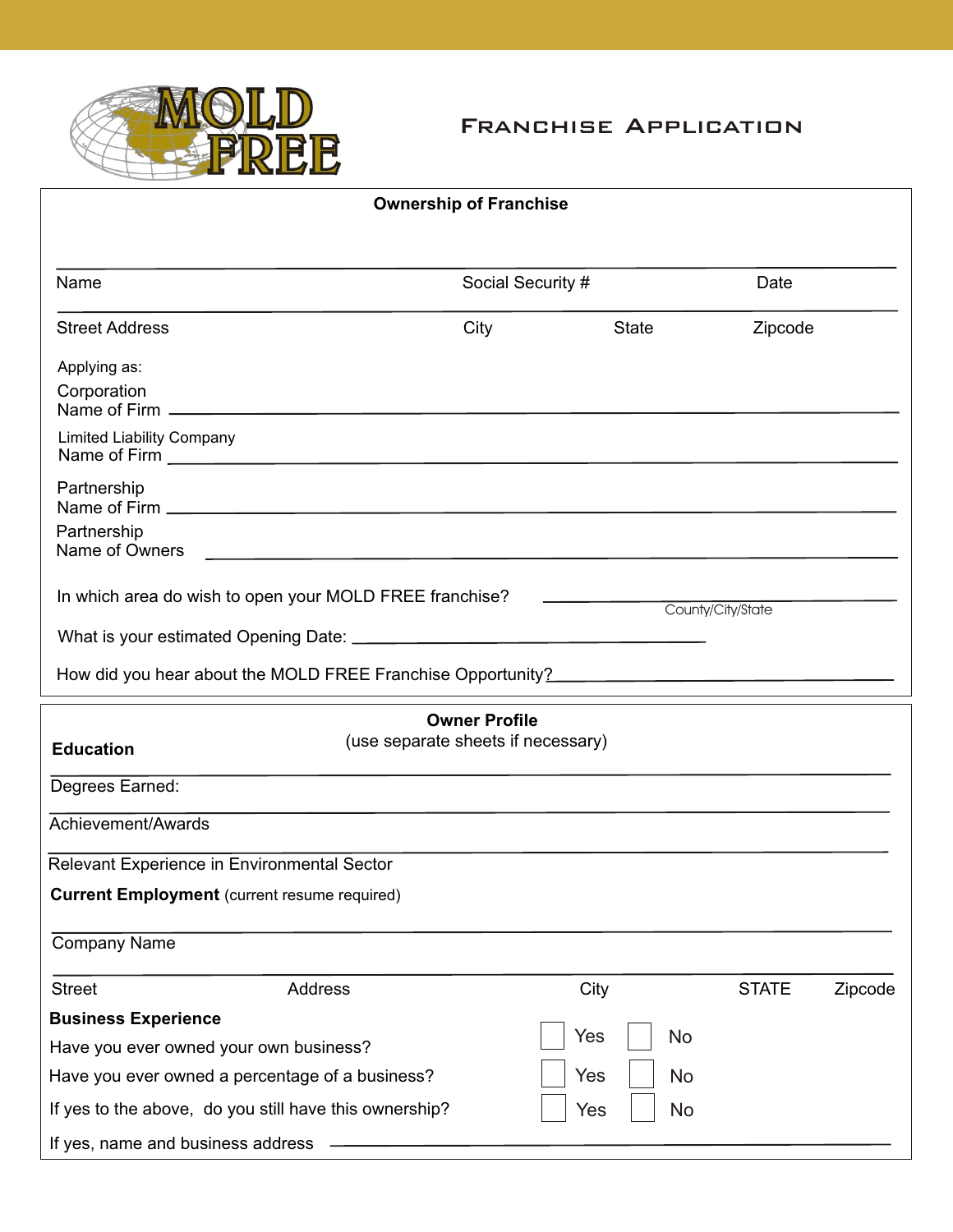#### **ESTIMATED FINANCIAL STATEMENT**

| <b>Assets</b><br>Cash                      | \$  | <b>Liabilities</b><br>Mortgage Balance on<br><b>Primary Residence</b> | \$  |
|--------------------------------------------|-----|-----------------------------------------------------------------------|-----|
| Stocks, Bonds &<br><b>Other Securities</b> | \$  | Mortgage Balance on<br><b>Other Real Estate</b>                       | \$  |
| <b>Primary Resident</b><br>(Market Value)  | \$  | <b>Other Obligations</b>                                              | \$  |
| <b>Other Real Estate</b>                   | \$  | Auto Loans, Credit<br>Cards, etc.                                     | \$. |
| Automobiles & Other                        |     |                                                                       |     |
| Property                                   |     | <b>Other Liabilities</b>                                              | \$. |
| <b>Other Assets</b>                        | \$. | <b>TOTAL LIABILITIES</b>                                              | S   |
| <b>TOTAL ASSETS</b>                        | \$  | <b>NET WORTH</b><br>(assets-liabilities)                              | \$  |

#### **PLEASE READ AND SIGN**

Please be aware that Mold Free does not guarantee that you will qualify to own a Mold Free franchise. You further understand that Mold Free will conduct a thorough investigation of your background and credit worthiness. These inquiries, together with the information you provide here will help us to determine your qualifications.

In connection with the above application, I understand that consumer or investigative reports, which may contain public record information may be requested or made on me, including consumer credit and/or criminal record(s) and others. I hereby authorize without reservation, any party or agency contacted by any authorized agent of Mold Free to furnish the above mentioned information. I have the right to make a request of Mold Free, upon proper identification and the payment of any authorized fees, to receive a copy of the information.

 Mold Free will not use or disclose personal information for purposes other than those for which it was collected. Once the information is no longer required to fulfill its intended purposes, and is no longer required or permitted to be retained for legal or business purposes, it will be destroyed, erased or made anonymous.

 Mold Free may disclose certain personal information to third party service providers, including credit services, in order to carry out work on behalf of Mold Free. Prior to making this disclosure, Mold Free will take appropriate steps to ensure that such recipients safeguard the personal information and use the information only for authorized purposes.

| Last Name                                                                                                                                                                                                                      | <b>First Name</b> |       |         |
|--------------------------------------------------------------------------------------------------------------------------------------------------------------------------------------------------------------------------------|-------------------|-------|---------|
| <b>Street Address</b>                                                                                                                                                                                                          | City              | State | Zipcode |
| Month Day Year<br>Date of Birth:                                                                                                                                                                                               |                   |       |         |
| <b>Other or Former Names</b>                                                                                                                                                                                                   |                   |       |         |
| Submitted the day of figures are the set of the set of the set of the set of the set of the set of the set of the set of the set of the set of the set of the set of the set of the set of the set of the set of the set of th | Signature:        |       |         |

**PLEASE COMPLETE THIS ENTIRE APPLICATION AND FAX TO MOLD FREE AT: 248-669-1412**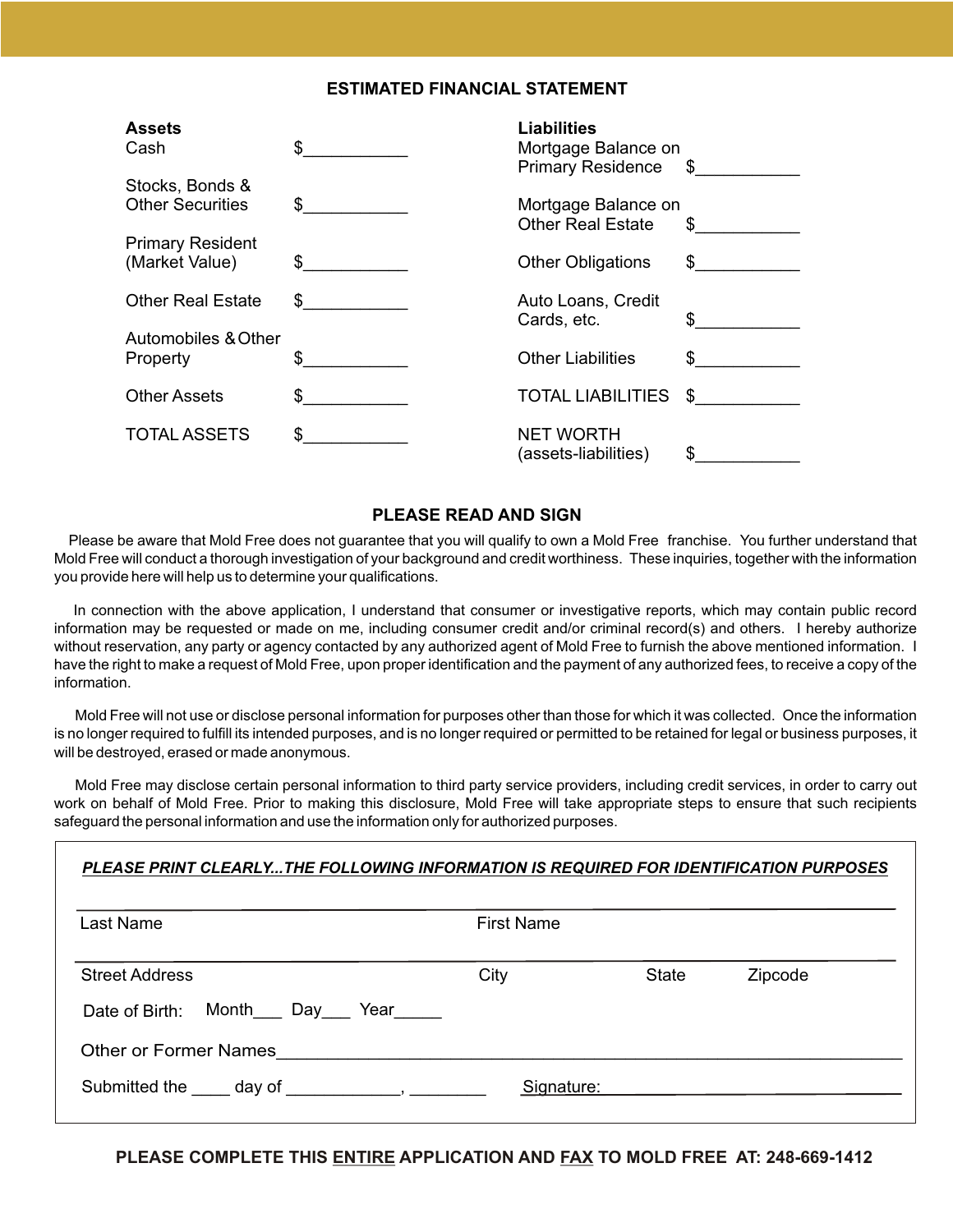# **FREQUENTLY ASKED QUESTIONS**



### **Q. Do I need any previous experience in the mold business?**

- A. No! But while a business or marketing background is always helpful. Mold Free provides all the training you need. We do require that you:
	- 1. Have a genuine desire to own your own business.
	- 2. Are motivated to be successful.
	- 3. Can follow our program of systems, methods, policies and procedures.

 We will provide all of the training and support tools you need to operate your Mold Free business.

### **Q. What kind of training and ongoing support can I expect from Mold Free?**

A. Our "turn-key" business system includes training at a comprehensive training school complimented with your Mold Free Operations Manual, complete advertising sales programs and materials with ongoing professional support and meetings... Everything you need to get a running-start!

#### **Q. What additional equipment and merchandise do I need to purchase or lease?**

A. All of the furnishings, fixtures and equipment you need to operate your Mold Free business is specified in your franchise package. There are no major equipment purchases or leases.

#### **Q. How much retail space will I need?**

A. None! The most attractive benefit of the Mold Free franchise program is that you can operate a profitable business, directly from YOUR HOME!

#### **Q. Once I've signed the franchise agreement, how long will it take to open for business?**

A. It usually takes between 60 and 90 days. During this period, you will attend your Mold Free training school and start making applications for your business; checking account, federal identification number, business licenses, etc.

### **Q. What is the next step to owning a Mold Free franchise?**

A. Simply complete and return the enclosed Confidential Application. Once received, a representative from Mold Free will contact you in order to arrange a time to meet you and explain the Mold Free program and to answer any questions you may have.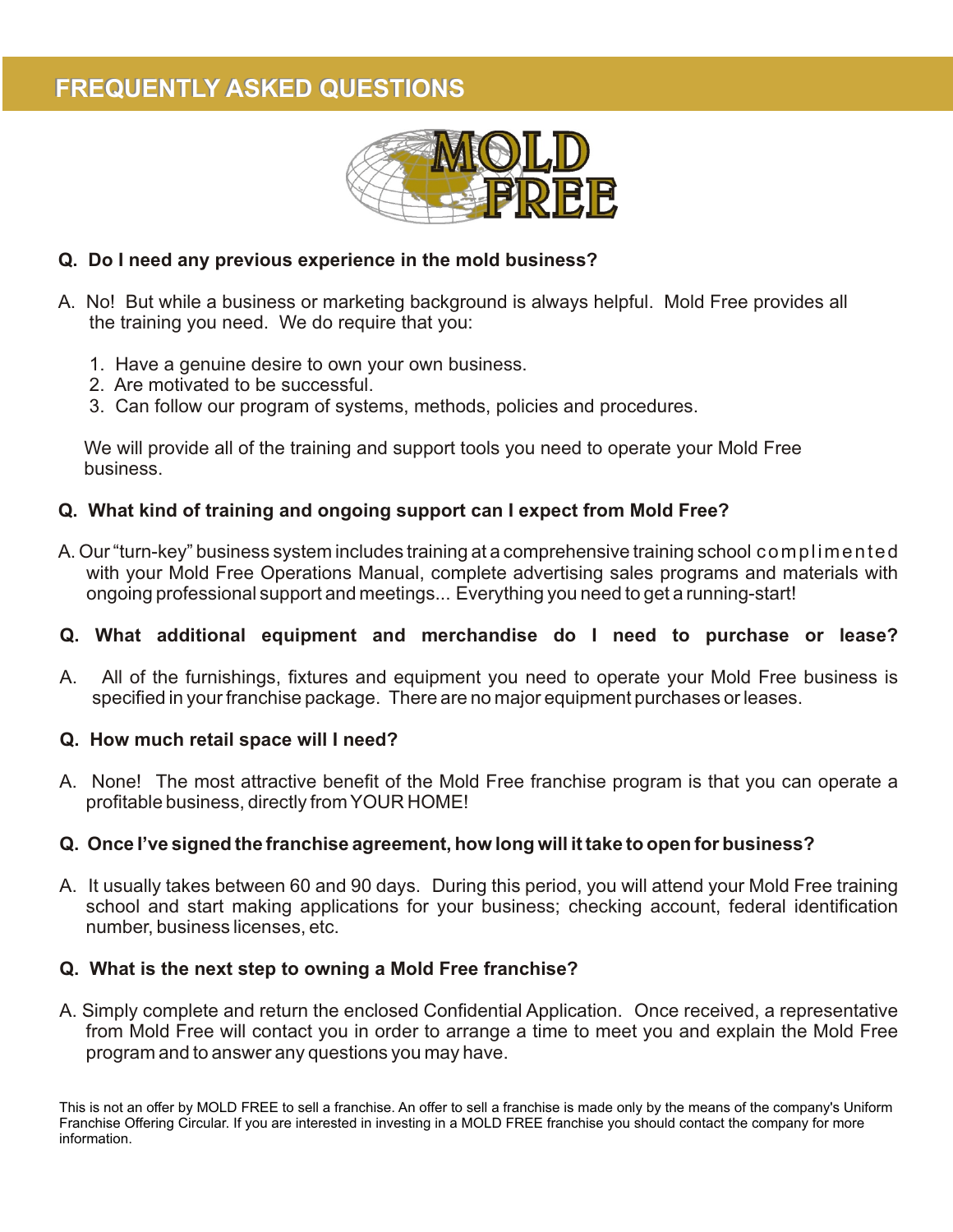# **INVESTMENT**



### **Initial Investment**

*Estimates*

| <b>Franchise Fee</b>              | \$25,000     |
|-----------------------------------|--------------|
| Initial Inventory                 | \$ 1,700     |
| Furnishings, Fixtures & Equipment | 4,523<br>\$. |
| Sub Total*                        | \$30,223     |

\*There are Other Fees & Expenses associated with starting a Mold Free business, including advertising, permits and business licenses, insurance, legal and accounting fees and misc. supplies. Mold Free suggests all franchise owners have a specific vehicle for their Mold Free business. The above estimates do not include the purchase price of a new or used vehicle.

### **Fees & Services**

Mold Free has designed your monthly fee structure especially to help you succeed...your royalties grow with your business:

#### **ROYALTY**

| Months 1, 2 & 3              | <b>ZERO-Absolutely</b> No royalty fees during the first 90<br>days of your Mold Free Business |
|------------------------------|-----------------------------------------------------------------------------------------------|
| Month 4 through 6            | only \$500 per month                                                                          |
| Month 7 through 9            | greater of \$850 or 10% of Gross Revenue                                                      |
| Month 10 through 12          | greater of \$1200 or 10% of Gross Revenue                                                     |
| Month 13 throughout the term | greater of \$1500 or 10% of Gross Revenue                                                     |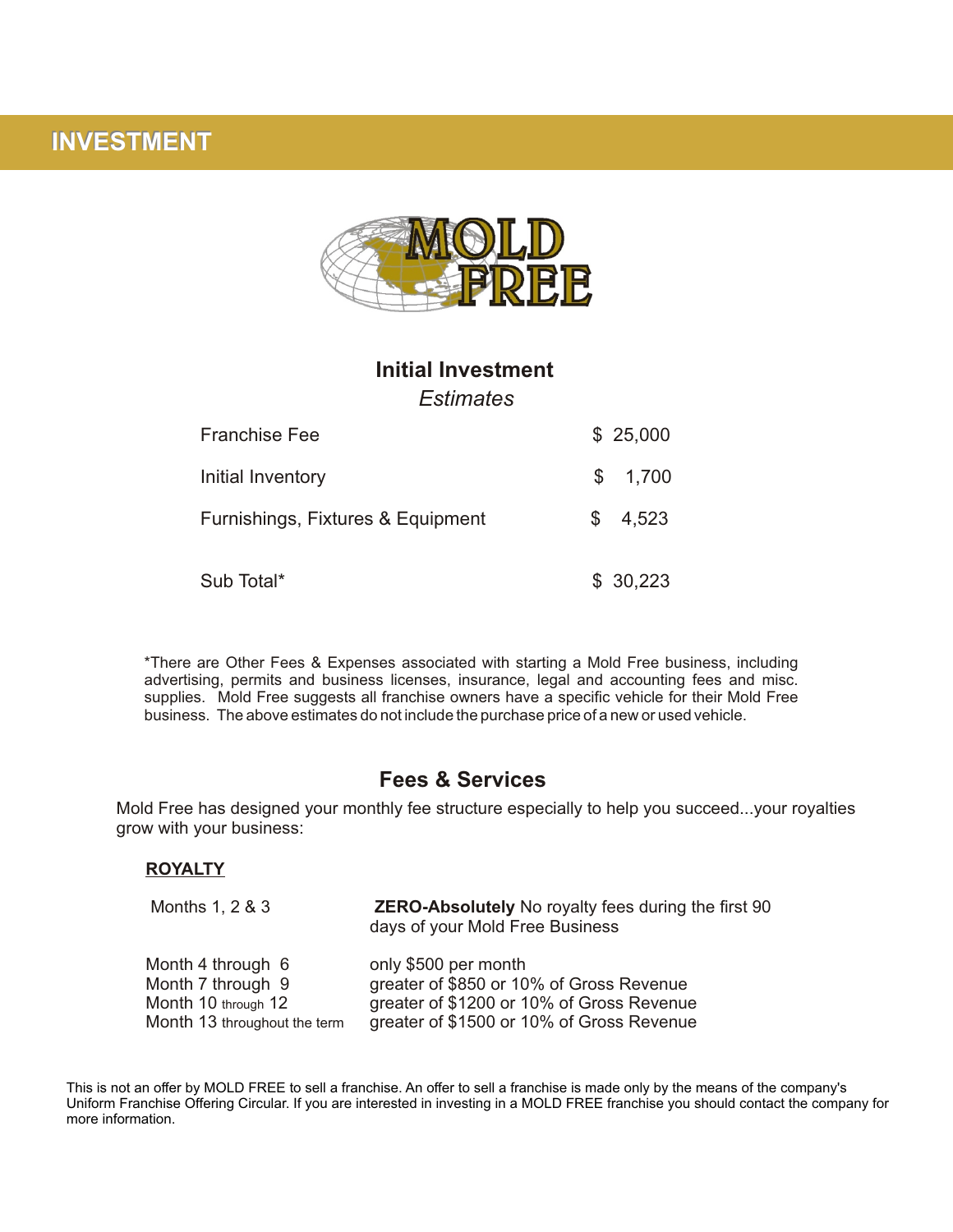## **OPPORTUNITY**

By the time you read this literature, you have most likely determined that independent business ownership is for you.

It takes desire, determination, hard work and patience to become a successful entrepreneur. Building name recognition and a reputation for quality products and services from the ground up takes time.

Joining the Mold Free franchise team means you get extensive training and support...utilizing proven programs that enable you to build your business without the costly trial and error of doing it yourself.

Mold Free teaches you more than mold inspection, we offer complete remediation training as well. Our franchisees learn how to market, perform and literally "hit the ground running"!

Mold Free offers the comprehensive classroom and field training you need to get the competitive edge! The Mold Free franchise trainers are the same professionals that teach the certification course for the National Association of Mold Professionals (NAMP). These individuals have achieved the highest degree of learning in the field.

Mold Free is the same company called upon regarding recent legislation and cited in National Newspapers and Magazines. Their credentials are unmatched.

As a Mold Free franchise owner you will provide a much needed service and make a difference in the lives of thousands. With the support of our certified inspectors and remediators you can rely on our reputation to grow YOUR business!

Take advantage of one of the biggest business opportunities that exists today. With increased legislation in the mold inspection industry, the potential for success is virtually unlimited.

AMold Free franchise owner must have the organizational skills to manage the Mold Free business. We will train you to:

- **EXECUTE:** Perform inspections, testing and remediations
- **Example 3** Market Your Mold Free Business
- **Example 3 Service Your Community**

 We welcome your interest in franchising and invite you to explore the Mold Free opportunity. Contact Us for a FREE evaluation of your markets potential!